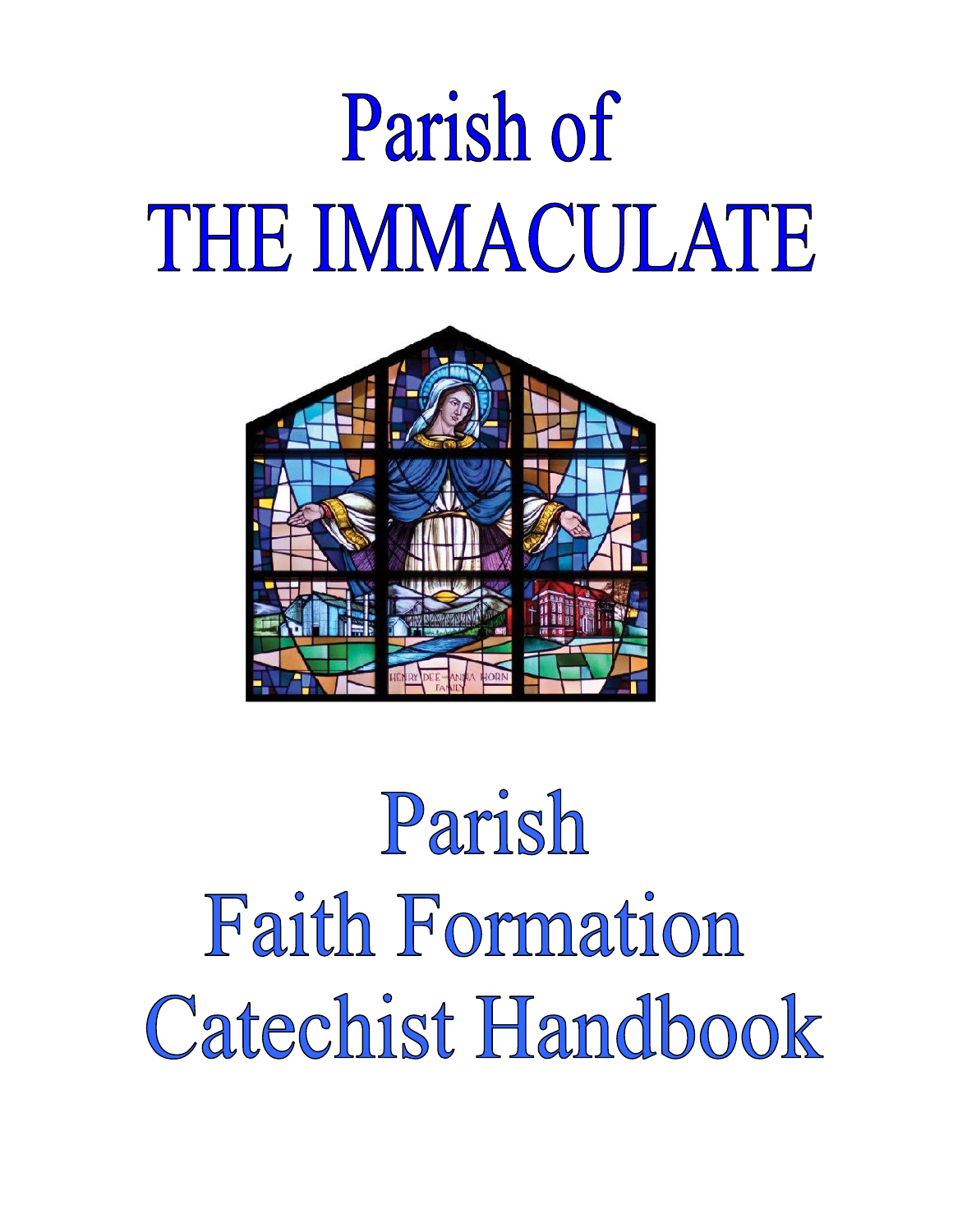## *Parish of the Immaculate Faith Formation*

## *Catechist Certification*

*Catechists are called to continual conversion and growth in their faith and, for this reason, are called to ongoing spiritual formation. The catechist should continue his or her own spiritual formation through frequent reception of the sacraments, especially the Sacraments of Holy Eucharist and Penance and Reconciliation, through spiritual direction, and through continued study of the faith. The catechist should also be provided with opportunities for spiritual growth such as retreats, conferences, etc. In addition to spiritual formation, the catechist is also in need of pedagogical formation especially as society, teaching methods, and culture change. NDC Ch 8, C*

Opportunities are provided for all Catechists in the areas of spiritual and pedagogical formation. Immaculate is requiring that each Catechist take at least two offerings a year. If you are enrolled in Bible Studies, online courses, attend a retreat, read a book and write a reflection on it, or some other form of formation, please let the Director of Faith Formation know.

Reading any of these Loyola Press books by Joe Paprocki will qualify toward certification: The Catechist Toolbox (Getting Started), A Well Built Faith (Creed), or The Bible Blueprint (Bible).

## *Catechist Weekly Procedures*

#### **Preparation for the Catechist**

- In order for the catechist to communicate to their class, they must know their material well.
- Pray regularly for guidance from the Holy Spirit for you and your students.
- Be present for class each week. The students need contact with the catechist to build up their trust and to appreciate the importance of religion class.

#### **The Attitude of the Catechist**

- Be confident, yet have a humble sense of your mission to speak the Good News.
- Be realistic about your abilities, your responsibilities and your limitations as a catechist.
- Be enthusiastic, interested, cheerful and unafraid to show a sense of humor.
- Be open to learn and to grow in your faith from experiences in the classroom and from your students.
- Use pleasant speech and conversational tone.
- Be sympathetic and understanding of each student. Make each one feel important and a part of the group.
- Learn to listen to what each student says, verbally and non-verbally, before, during and after class.
- Be fair and treat each student alike during class. Do not "pick favorites."
- Try to discover each individual's need and work from there.
- Keep the class moving. Be prepared & have alternate activities ready if you finish early.
- Any discipline should be done with love and understanding. Do not allow a behavior problem to continue. Immediately speak to the student about their behavior. (Each student will have signed the Code of Conduct. ) Inform the Director about any situation that needs further assistance. The Director will be willing to call the parents.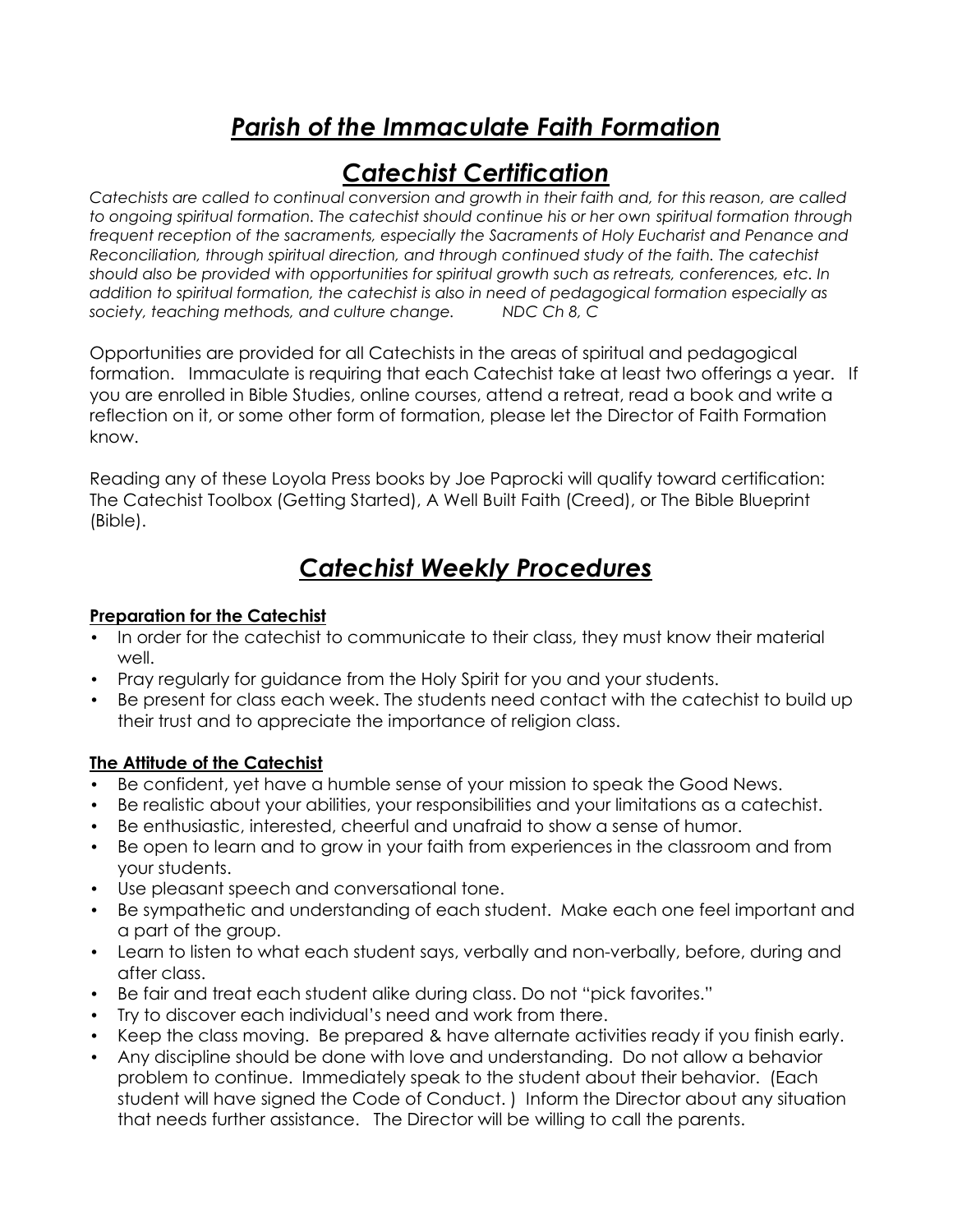#### **Lesson Planning**

Map out a tentative plan for the year. Our texts are in accordance with the Catechism of the Catholic Church and if you skip or omit lessons, the children miss the faith and doctrine that is to be taught in each grade level. Remember, everything in our faith is important. If you do not feel qualified to teach about a particular aspect of the faith, or have difficulty understanding what the lesson plan is trying to communicate, do not skip over the lesson. Instead, please contact the DRE for support.

The following activities will be scheduled during class time:

- ACRE Testing for  $5<sup>th</sup>$  and  $8<sup>th</sup>$  Grade
- Safe Environment Training for Students
- Emergency Drills
- You may add other activities to the schedule, but complete lesson plans first. Check with DRE before planning other activities.

#### **Arrival**

- Please arrive at least fifteen minutes before class begins.
- Read the Memo for the night.
- Set up your classroom and come to the cafeteria. When your aide arrives, if they are not needed in the classroom for set-up, please send them to the cafeteria for crowd control and to take attendance.
- The supply closet is available for colored paper, crayons, markers, scissors and other craft items. If other supplies are needed, they should be requested one week prior to the time you need them. These items will be on your desk.

Copies - we can make copies for you if you request this before class starts. You may also use the copy machine in Immaculate's office during the week or before R.E. class starts.

#### **Dismissal**

- A bell will ring at 7:25. This is the signal to put away material, put disks back in order, pick up trash and get ready for dismissal.
- End your class with prayer.
- Take your students to the dismissal area. A final prayer/song will be prayed.
- Names will be called and students lined up in groups of 4.
- Traffic volunteers and catechists will help expedite dismissal. Please try to keep the children quiet.
- When your students have left, go back to your room and finish cleaning up, put materials away, etc.

#### **Opening Session**

- When students arrive, they will come to the cafeteria. Each child is encouraged to use their booklet.
- When aide or teacher arrives to the cafeteria, they should greet the students by name. Take attendance and record it on the white attendance sheet. Just circle the "P" for those present and circle the "A" if you know the student is absent. These sheets will be left on the cafeteria table when classes are dismissed. (Any child who comes in late will report to the attendance office.) DRE will call the homes of those who are absent so take attendance with accuracy and integrity.
- A book for Intercessory Prayer will be placed near the front of the cafeteria. Those with intentions should write their intentions in the book.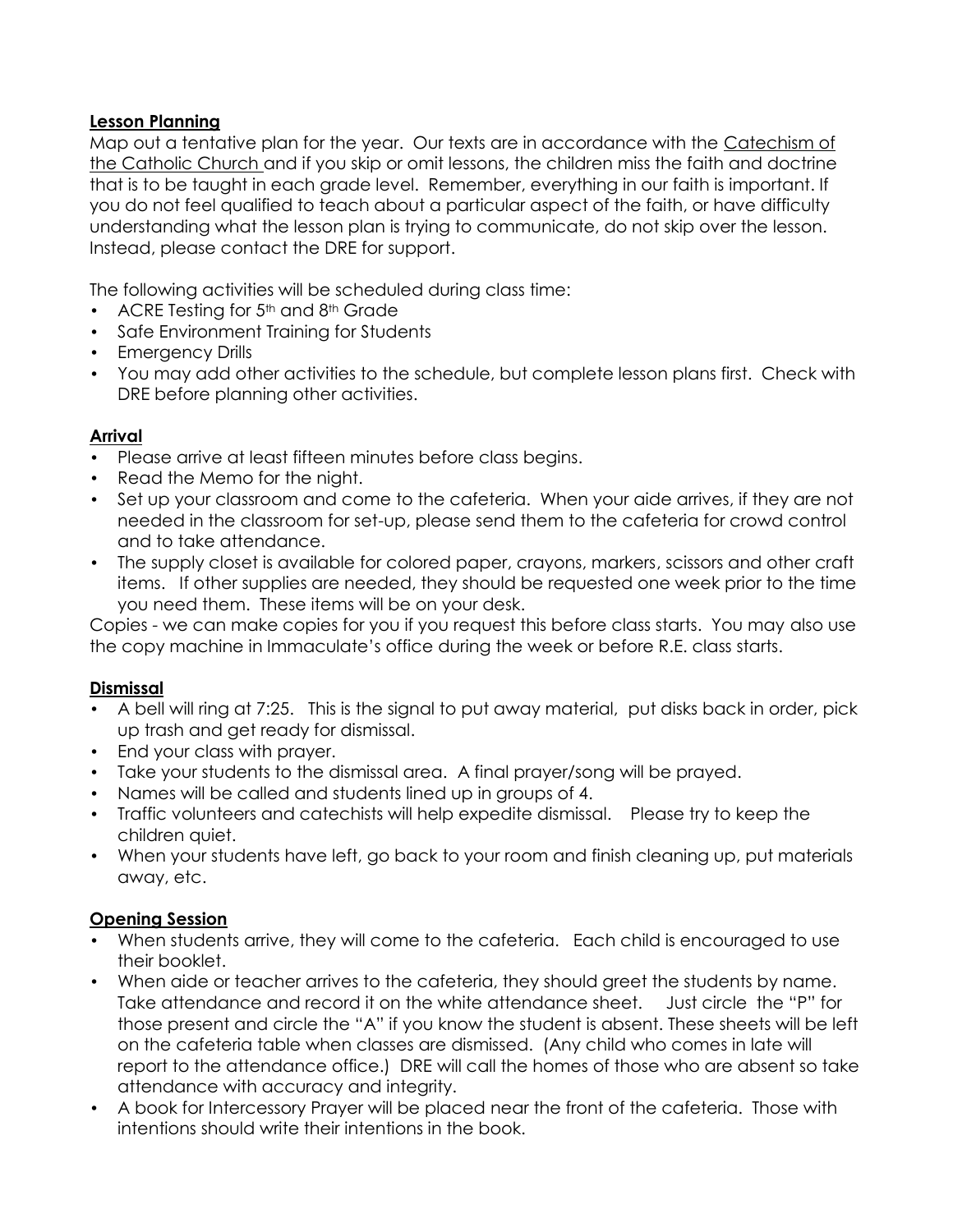Director will lead the students in memorized prayer, recognize baptisms once a month, talk about a saint, pray, and make any announcements. Afterwards, classes will be dismissed by grade.

#### **Lesson for the Day**

- You may want to start your individual class with a prayer too.
- Discuss the readings for the week, especially Gospel.
- Briefly review last week's lessons and concepts.
- Follow the lesson plan for the week.
- Discuss any holy days or saint's feast days for the coming week.

#### **Homework**

Homework is an option. You can assign prayers to memorize, a page in their text to complete or one of the family activities in the text. Be creative and ask them to do a good deed, be nice to a brother or sister, help their parents without being asked, etc. You will have a list of parents; emails to write letters home (with assignments, praise, etc.) Catechists need to be prepared to give director classwork for those who are not present (which will be sent home with a sibling or via mail the next day.)

#### **Safe Environment Training**

- "As stated in the diocesan policy, those specifically obligated to comply with Safe Environment, including training and background checks, are: Anyone placed in a **position of authority, trust, or supervision** (of a minor or vulnerable adult) who serves for more than twelve hours in one year. "
- Safe Environment Training includes the following:
	- Completing Background Check
	- Completing Safe Environment Training ( VIRTUS online class)
	- Reviewing the Supervisory Adult Code of Conduct at least once a year.
	- Acknowledge receipt of "Revised Sexual Abuse Policy and Procedures"

The Director and/or the Parish Secretary will notify those in need of safe environment renewal.

#### **Stipends**

Stipends will be paid to catechists and aides according to the level of certification and number of classes taught. If a catechist will be absent, they are to prepare the lesson and have all the material ready for the substitute.

Certified Catechists - \$10/week

Catechists - \$8/week

Aides - \$5/week

#### **Substitutes**

The catechist should inform the Director if they need a substitute as soon as they realize they will be absent. The catechist is responsible to submit their lesson plan for the class. If your assistant can substitute for you, ask them, otherwise, we will find a substitute for you. Only the DRE can cancel a class.